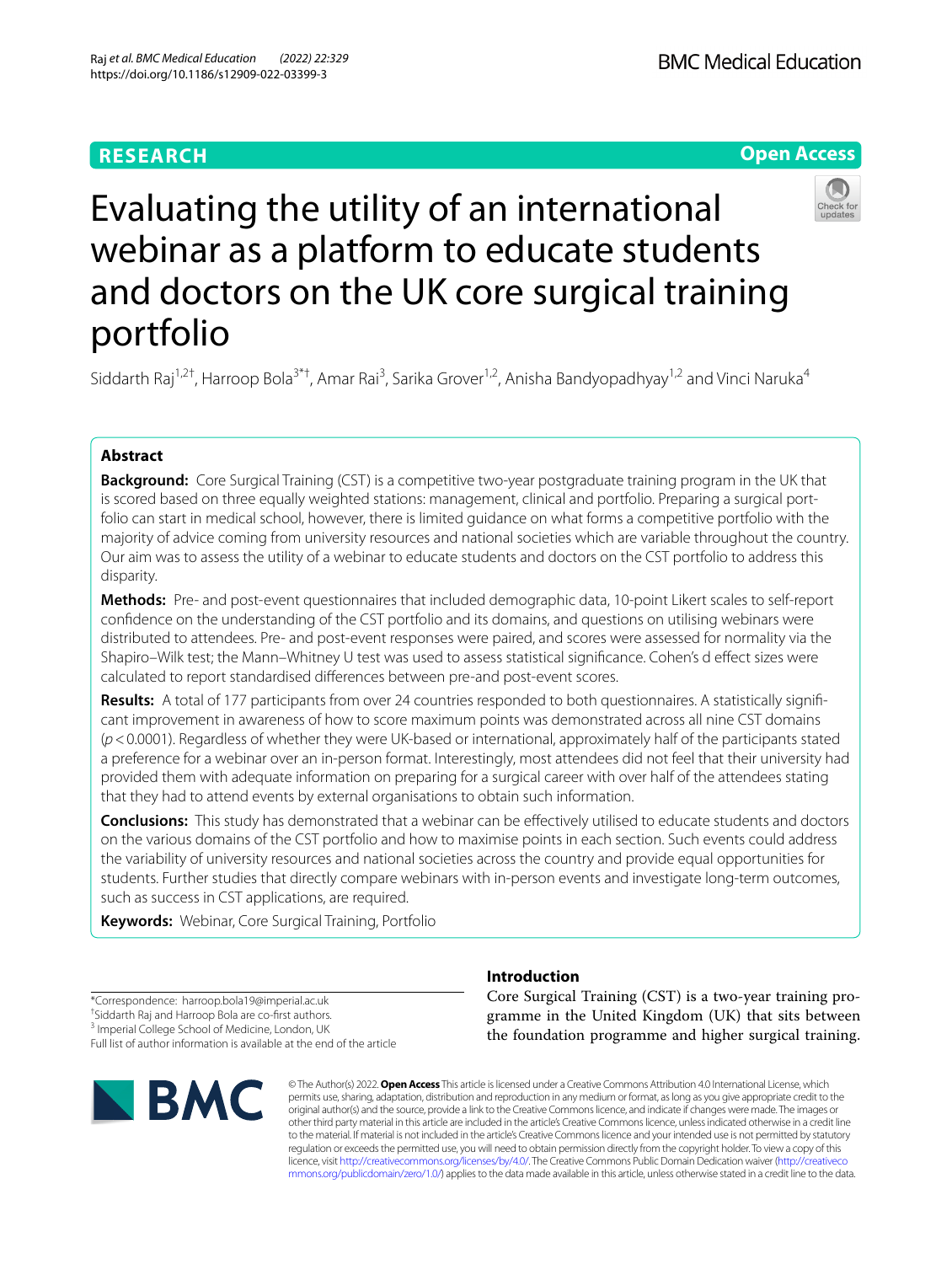CST is extremely competitive with 2322 applications for only 605 posts in 2020, a competition ratio of 3.84 [[1\]](#page-6-0). Shortlisting for the CST programme is based on self-assessment and evidence verifcation of the surgical portfolio. This portfolio, alongside the equally weighted 10-min management and clinical stations, make up the scoring system that is used to rank CST applicants.

Creating a competitive application is largely dependent on the preparation of a surgical portfolio, which can begin as early as in medical school. A competitive application is tailored in accordance with the scoring criteria for the CST portfolio, which is divided into nine distinct categories: commitment to speciality; post-graduate degrees, qualifcations, and additional degrees; prizes/ awards; quality improvement/clinical audit; teaching experience; training in teaching; presentations; publications; and leadership and management [[2\]](#page-6-1).

At present, there is limited formal guidance made available to students on what forms a competitive portfolio for CST. The majority of guidance on pursuing a career in surgery in the UK comes from university surgical societies, national societies and mentors, which are variable throughout the country [\[3](#page-6-2)]. For example, existing national surgical organisations, such as the Royal College of Surgeons (RCS) and the Association of Surgeons in Training (ASiT), along with medical school surgical societies have previously provided information on how to pursue a career in surgery through in-person seminars, conferences, and events  $[2, 4]$  $[2, 4]$  $[2, 4]$  $[2, 4]$ . One way this variability could be addressed is by such organisations delivering webinars on a national, or even international, level that explain how to pursue a career in surgery and how to develop a competitive CST portfolio. This could be done in conjunction with dedicated career talks as it has previously been demonstrated that such events that take place during medical school can serve as an infuential factor in the decision to pursue surgery  $[5, 6]$  $[5, 6]$  $[5, 6]$ .

During the coronavirus disease 2019 (COVID-19) pandemic, access to digital mediums has become increasingly prevalent and has become an efficient modem for students to interact [[7](#page-6-6)[–9](#page-6-7)]. Webinar-based teaching has become the standard throughout medical schools, and it has been noted that this model of teaching is sustainable as it reduces the barriers of participation, cost and time commitment  $[10]$  $[10]$ . Therefore, delivering webinars boasts a signifcant number of advantages by fostering the opportunity to expand exposure to an international audience with minimal costs and administration, while simultaneously improving attendance [\[6](#page-6-5)].

Therefore, our main aim was to address the variability in access to information about the CST application and therefore provide information in detail about the CST application in a single digital free webinar format to students based nationally and internationally, from all demographics. This cross-sectional study will report on the utility of a single digital webinar as a platform to improve awareness and understanding of the CST portfolio domains and how to score maximum points in each domain for medical students and professionals.

#### **Methods**

This study was reported in line with the STROBE guidelines, which includes a checklist for cross-sectional studies [\[11](#page-6-9)].

#### **Webinar**

A single 90-min free digital webinar session was organised in March 2021. The webinar was designed to educate attendees regarding the CST portfolio and application process. The webinar was designed and delivered by a cardiothoracic surgical trainee in the UK who had prior experience in applying for CST, preparing a CST portfolio, as well as delivering other national webinars. The speaker discussed his own pathway to becoming a surgical trainee, as well as provided an approximate timeline for the application process and provided information on the average number of annually accepted applicants in each deanery of the UK. Most of the webinar then focussed on each domain of the CST application. The speaker offered advice and utilised real-world examples to demonstrate how to score maximum points in each domain. Finally, the speaker offered tips and advice on networking and mentorship. The webinar was conducted over ZoomⓇ(Zoom Video Communications, USA), a video teleconferencing software that is the most frequently used in medical education [\[12\]](#page-6-10).

The webinar was open to anyone including pre-medical and current medical students as well as foundation doctors and core trainees. In total, there were 257 attendees at the webinar. Participants voluntarily signed up for this event via an online application form that was advertised through social media platforms, there was no limit on the number of attendees.

#### **Feedback**

A pre-event questionnaire was distributed to attendees to respond to prior to the event (Additional file  $1$ ). This questionnaire included demographic questions on sex, medical school, country of origin and stage of medical training. A 10-point Likert scale was used for statements pertaining to participants' interest in surgery, self-rated awareness of the CST portfolio and each of its domains, and the extent to which their university has provided them with adequate information on how to pursue a career in surgery. "Strongly disagree" was assigned a score of zero and "strongly agree" was assigned a score of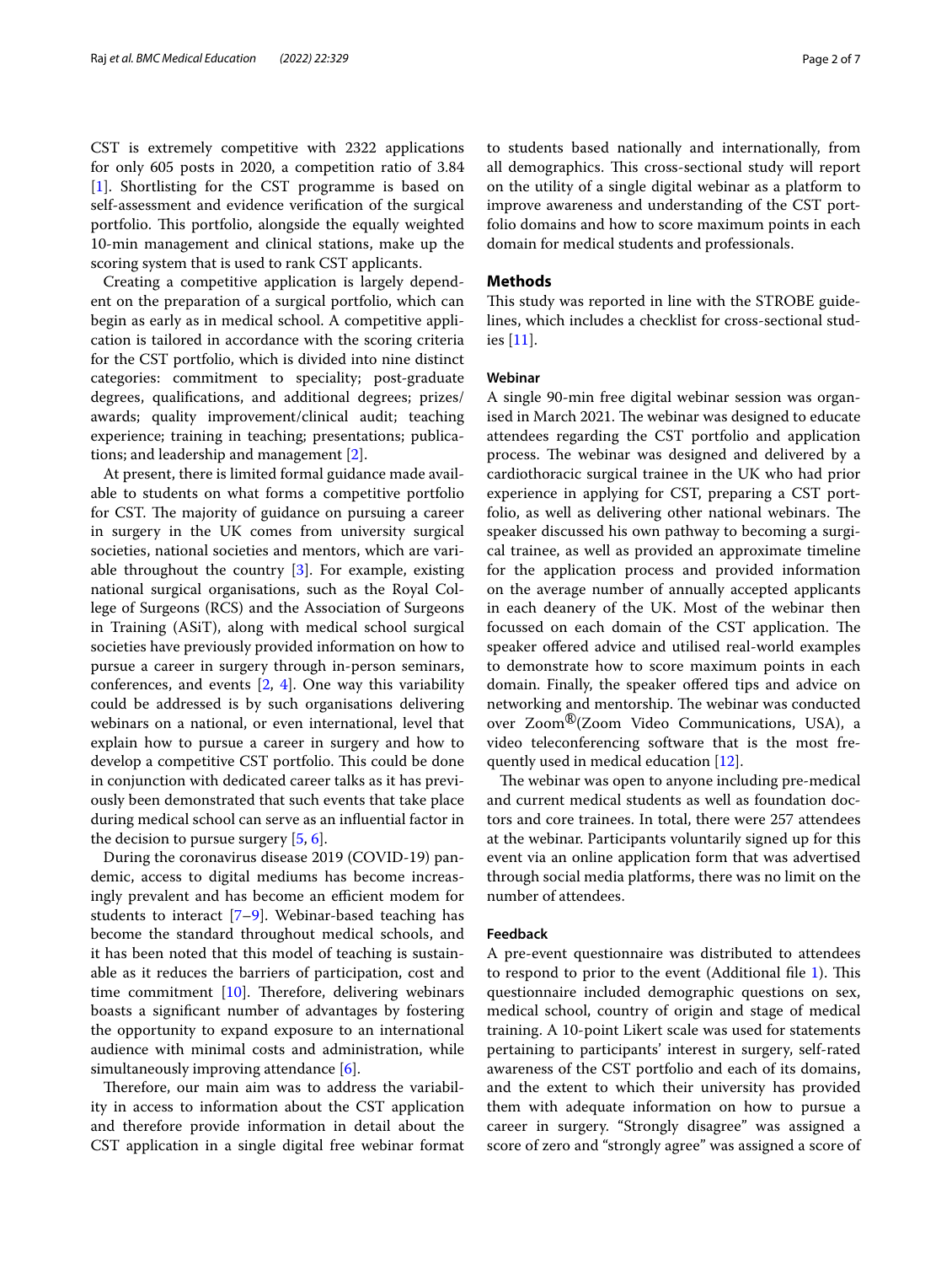10. This scale was utilised as it effectively enables qualitative information to be quantifed for comparison and further statistical analysis.

The post-event questionnaire included 12 of the same questions from the pre-event questionnaire along with feedback on the presenter's knowledge and ability to communicate (Additional file [2](#page-6-12)). This questionnaire also included questions on how useful participants found the session, which was also scored using a 10-point Likert scale. Participants were also a handful of questions that focused on comparisons between webinars and in-person events to establish their preferences (Additional fle [2](#page-6-12)). The post-event questionnaire was not piloted before being distributed.

Both pre- and post-webinar questionnaires were hosted on Google Forms (Google, USA) and were anonymised after pre- and post-event responses were paired using Google Sheets (Google, USA). Only participants that flled out both the pre- and post-event questionnaires were eligible for inclusion in this study.

#### **Statistical methods**

The Shapiro–Wilk test was used to assess whether the data was normally distributed. As the data displayed a nonparametric distribution, a Mann–Whitney U test was used to evaluate whether there was a signifcant diference between pre- and post-event statements. The statistical analysis was performed using GraphPad Prism 9.0.0 (GraphPad Software, La Jolla California, USA). Thereafter, Cohen's d efect size was calculated to report the standardised diference between the pre- and post-event Likert scores.

#### **Patient and public involvement**

No patients were included in this cross-sectional study. All participants in this study provided informed consent for their data to be used anonymously for both research and educational purposes. Participants had the opportunity to opt out of completing either questionnaire at any point. The data collected from both pre- and post-event questionnaires were anonymised prior to data analysis and were stored in password-protected fles to comply with General Data Protection Regulation (GDPR).

#### **Results**

A total of 177 attendees completed both the preand post-event surveys, 59.9% of which were female. Although participants from 24 countries attended, the majority were predominantly from the UK and were either pre-clinical or clinical medical students (Table [1](#page-2-0)).

Only 51 (28.8%) attendees stated that they were aware of the "2021 Core Surgical Training Self-Assessment Scoring Guidance for Candidates" document and how it

#### <span id="page-2-0"></span>**Table 1** Baseline characteristics of attendees

| <b>Characteristics</b>                        | Number of<br>participants<br>(%)<br>$N = 177$ |
|-----------------------------------------------|-----------------------------------------------|
|                                               |                                               |
| Sex<br>Female                                 |                                               |
|                                               | 106 (59.9%)                                   |
| Male                                          | 70 (39.5%)                                    |
| Prefer not to say<br><b>Stage of Training</b> | $1(0.6\%)$                                    |
| Pre-medical student                           |                                               |
| Pre-clinical medical student                  | 3(1.7%)                                       |
| Clinical medical student                      | 55 (31.1%)<br>51 (28.8%)                      |
|                                               |                                               |
| Intercalating<br><b>Foundation Doctor</b>     | 8(4.5%)<br>39 (22.0%)                         |
| Core Trainee                                  | 5 (2.82%)                                     |
| Speciality Trainee                            | 3(1.7%)                                       |
| Physician Associate Student                   | $1(0.6\%)$                                    |
| Other                                         | 12 (6.8%)                                     |
| <b>Region of origin</b>                       |                                               |
| United Kingdom                                | 112 (63.3%)                                   |
| Asia                                          |                                               |
| India                                         | 23 (13.0%)                                    |
| Pakistan                                      | 8(4.5%)                                       |
| Bangladesh                                    | $1(0.6\%)$                                    |
| China                                         | $1(0.6\%)$                                    |
| Malaysia                                      | $1(0.6\%)$                                    |
| Nepal                                         | $1(0.6\%)$                                    |
| Philippines                                   | $1(0.6\%)$                                    |
| Sri-Lanka                                     | $1(0.6\%)$                                    |
| Europe                                        |                                               |
| Georgia                                       | 5 (2.8%)                                      |
| Armenia                                       | 3(1.7%)                                       |
| Czech Republic                                | 3(1.7%)                                       |
| Bulgaria                                      | $2(1.1\%)$                                    |
| Latvia                                        | 2 (1.1%)                                      |
| Ireland                                       | $1(0.6\%)$                                    |
| Portugal                                      | $1(0.6\%)$                                    |
| Ukraine                                       | $1(0.6\%)$                                    |
| Africa and Middle East                        |                                               |
| Jordan                                        | 4 (2.3%)                                      |
| Sudan                                         | 2 (1.1%)                                      |
| Egypt                                         | $1(0.6\%)$                                    |
| Iraq                                          | $1(0.6\%)$                                    |
| Nigeria                                       | $1(0.6\%)$                                    |
| Saudi Arabia                                  | $1(0.6\%)$                                    |
| South America                                 |                                               |
| Colombia                                      | $1(0.6\%)$                                    |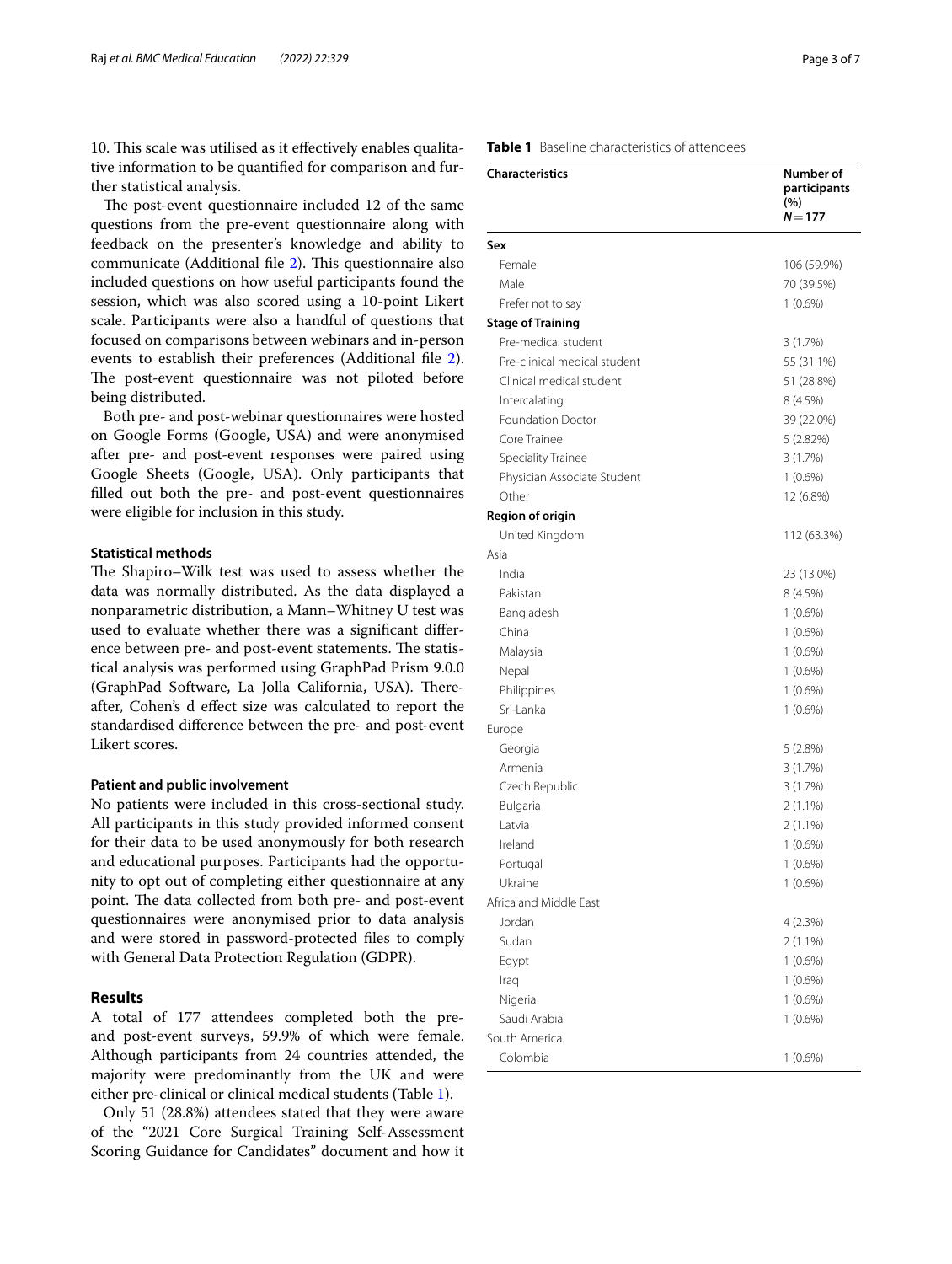is assessed. When asked which resources attendees have used to learn about the CST application process, 122 (68.9%) attendees stated that they referred to 'friends and colleagues,' followed by 'social media' and 'websites (e.g. blogs, non-peer-reviewed articles),' which were selected by 101 (57.1%) and 88 (49.7%) attendees, respectively. In comparison, only 55 (31.1%), 46 (26.0%) and 21 (11.9%) students stated they utilised 'national societies and/or national organisations', 'university societies' and 'university resources', respectively to learn about the CST application (Fig. [1\)](#page-3-0).

Most attendees (75.1%) did not agree that their university had provided them with adequate information on how to prepare for a career in surgery with 106 (59.9%) attendees agreeing that they felt they had to attend events organised by external societies or organisations to understand how to prepare for a career in surgery. Furthermore, prior to the event, only 24 (13.6%) attendees strongly agreed that they were aware of what the 2021 CST document entailed and how they could score maximum points overall. After the event, this number increased to 132 (74.6%,  $p < 0.0001$ ). The pre- and post-event median scores for participants' awareness of each domain of the CST portfolio and how to maximise points have been listed in Table [2](#page-3-1); a statistically signifcant improvement in awareness was demonstrated across all nine domains  $(p < 0.0001)$ .

A median score of 10 out of 10 was given from all attendees when asked to rate how knowledgeable the presenter was regarding this subject, how efectively the presenter communicated during the session and how useful the session was overall.

In the post-event questionnaire, 60 (53.6%) UK-based attendees and 28 (43.1%) international attendees declared preference of an online webinar format over an in-person event; only 22 (19.6%) UK-based attendees and 24



<span id="page-3-1"></span><span id="page-3-0"></span>

|  | <b>Table 2</b> Effect of the webinar on questionnaire statements using a 0–10 Likert Scale with p-values and Cohen's d effect sizes |  |  |  |  |
|--|-------------------------------------------------------------------------------------------------------------------------------------|--|--|--|--|
|  |                                                                                                                                     |  |  |  |  |

| <b>Domains</b>                                                                                                                            | Pre-event<br>median | Post-event<br>median | <i>p</i> -value | <b>Effect size</b> |
|-------------------------------------------------------------------------------------------------------------------------------------------|---------------------|----------------------|-----------------|--------------------|
| Interest in pursuing a career in surgery                                                                                                  | 9                   | 9                    | 0.0591          | 0.29764            |
| Awareness of the '2021 Core Surgical Training Self-Assessment Scoring Guid-<br>ance' document and how to potentially score maximum points | 3                   | 9                    | < 0.0001        | 1.75446            |
| Commitment to specialty <sup>a</sup>                                                                                                      | 3                   | 8                    | < 0.0001        | 1.60517            |
| Post-graduate degrees and qualifications <sup>a</sup>                                                                                     | 4                   | 9                    | < 0.0001        | 1.63065            |
| Prizes/awards <sup>a</sup>                                                                                                                | ξ                   | 9                    | < 0.0001        | 1.79296            |
| Quality improvement and clinical audit <sup>a</sup>                                                                                       | 4                   | 9                    | < 0.0001        | 1.65132            |
| Teaching experience <sup>a</sup>                                                                                                          | 4                   | 9                    | < 0.0001        | 1.61628            |
| Training in teaching <sup>a</sup>                                                                                                         | 4                   | 8                    | < 0.0001        | 1.75193            |
| Presentations <sup>a</sup>                                                                                                                | ξ                   | 8                    | < 0.0001        | 1.74888            |
| Publications <sup>a</sup>                                                                                                                 | 4                   | 9                    | < 0.0001        | 1.55544            |
| Leadership and management <sup>a</sup>                                                                                                    | 4                   | 8                    | < 0.0001        | 1.62796            |
| Confidence in creating a competitive portfolio for CST                                                                                    |                     | 8                    | < 0.0001        | 2.01016            |

<sup>a</sup> This included awareness of the domain and how to score maximum points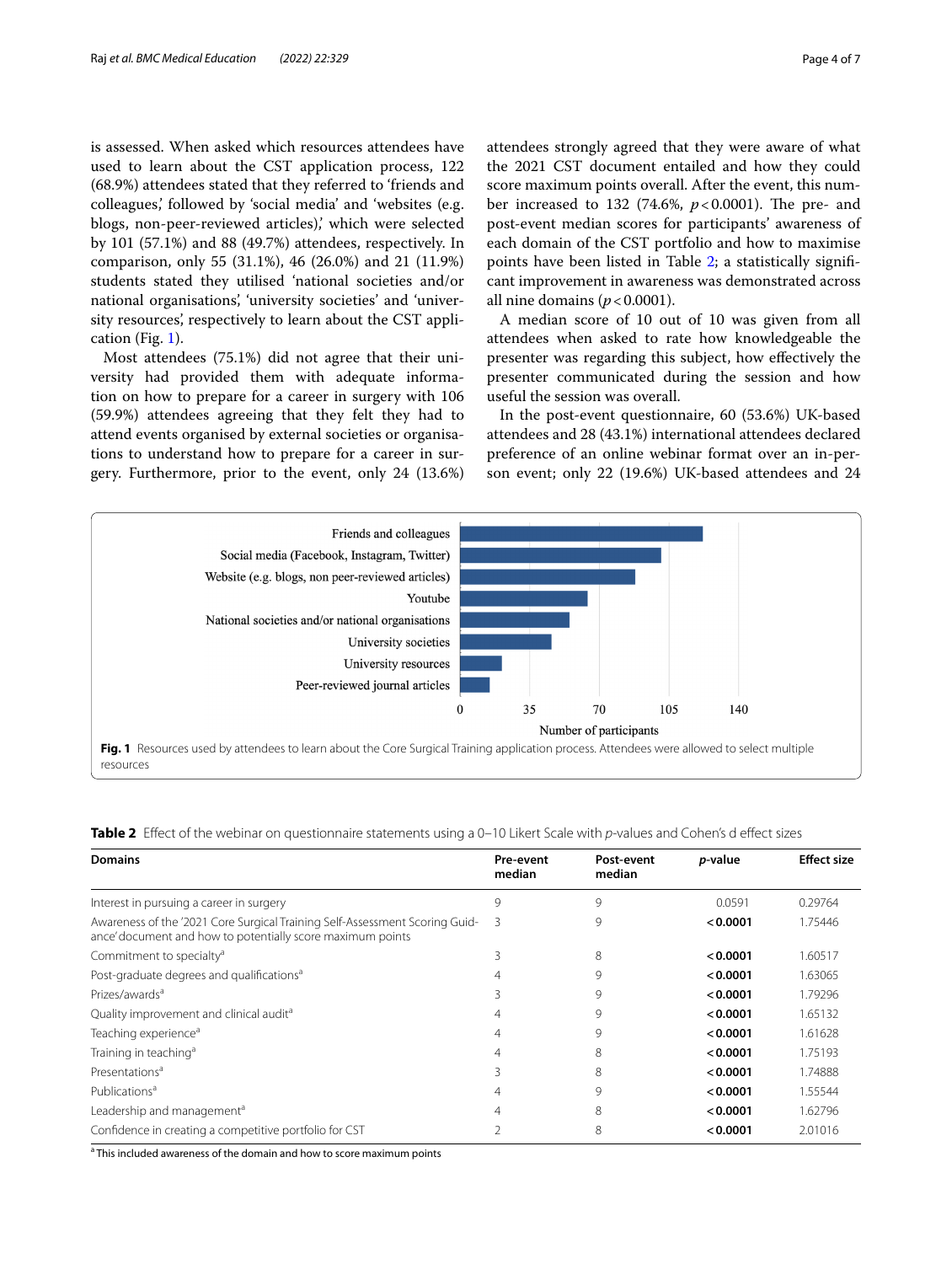(36.9%) international attendees would have preferred an in-person event, the remainder had no preference. Out of all participants, 103 (92.0%) UK-based attendees and 61 (93.8%) international attendees stated that webinars are convenient and make it easier to attend national events such as this. Only 33 (29.5%) UK-based attendees and 21 (32.3%) international attendees stated that webinars limit their ability to network and socialise at events such as these. Out of all the participants, 176 (99.4%) stated that they would both use the tips provided in the session for their own application in the future and recommend this session to others.

Finally, before the event, only 110 (62.1%) strongly agreed that they were interested in pursuing a career in surgery in comparison to 131 (74.0%) of attendees that strongly agreed after the event, however, this diference was statistically insignificant  $(p=0.0591)$ .

#### **Discussion**

In summary, the use of a single digital webinar showed a statistically signifcant improvement in participants' understanding of each of the CST portfolio domains and how to score maximum points on each (Table [2](#page-3-1)). This should be taken in the context of this webinar having been delivered by a presenter that was deemed to be knowledgeable and able to communicate this information efectively. A statistically signifcant improvement in participants' confdence for creating a competitive portfolio was also noted.

This was in keeping with the literature as delivery webinars over digital format have previously exhibited an improvement in participant knowledge and confdence in diferent subjects [\[8](#page-6-13)].

For example, a study by Fereydooni et al. evaluated the use of a single 65-min-long webinar in the improvement of knowledge and preparedness of medical students for vascular surgical training [[6\]](#page-6-5). This study involved testing medical students' knowledge before and after the event through questions such as "duration of vascular surgery residency training" and "minimum number of applications recommended for a successful match into vascular surgery residency training" with signifcant improvements observed in the post-event responses  $(p<0.001)$ , which supports the motion that webinars are an effective method of knowledge translation to students [\[13\]](#page-6-14).

Moreover, our fnding that participants' self-reported confdence in creating a competitive portfolio signifcantly improved after an online webinar coincides with the fndings by Serebrakian et al., which assessed the impact of a webinar on participants' knowledge of changes to the plastic surgery residency application process [[14\]](#page-6-15). Residents were reported feeling more confdent in matching to the plastic surgery residency programme after the webinar compared to before  $(p<0.001)$  alongside medical students after the programme. This supports the use of webinars to improve participant confdence in the delivered topics and as a useful method of information participants on training pathways [[14\]](#page-6-15). Another notable example by Khajuria et al., evaluates the use of a two-day national course in the education of UK medical students of the academic foundation programme (AFP) and it was reported that participants showed a statistically signifcant improvement in their perceived knowledge, understanding of the application process, confdence, and preparedness in applying for the AFP  $[9]$  $[9]$ . This indicates that webinars could potentially serve as an alternative platform to educate participants on postgraduate medical and surgical programmes, however, further research comparing webinars and in-person events are required.

Our results showed that not only UK-based students, but also international students can beneft from digital webinars due to convenience and ease of attendance. This is in keeping with a study by Knipfer et al. that demonstrated attendees' preference for webinar use for educational purposes, which found that international audiences preferred this format due to the reduction of time consumed and the cost of travelling to other locations [\[15](#page-6-16)]; this also indicates that such webinars provide a platform to reach out to a wider audience nationally or internationally. Webinars can also provide the beneft of being recorded for future use and learning [\[16](#page-6-17)].

Our study found that more participants utilised 'friends/colleagues', 'social media' or 'websites' to learn about the CST application process as opposed to university resources, and 75.1% of attendees did not agree that their university had provided them with sufficient information regarding a surgical career. A reason for this could be due to the discrepancies in surgical specialty teaching across UK medical schools which can be further supported by the literature [[17–](#page-6-18)[19](#page-6-19)]. For example, Soh et al. reviewed the exposure of oral maxillofacial surgery in the UK undergraduate programme and observed that 64.0–81.9% of medical students reported no exposure during training  $[17]$  $[17]$  $[17]$ . This is in contrast with medical students' exposure to other specialities, such as trauma and orthopaedic surgery, where 80.7% of students undertook a trauma and orthopaedics undergraduate placement as per Malik-Tabassum et al. [[18](#page-6-20)]. In addition, Mayer et al. evaluated the extent to which UK medical schools' learning outcomes correlated with the ear, nose, and throat (ENT) undergraduate curriculum and found that most medical schools met the learning outcomes for ENT anatomy and physiology, but only a small proportion of medical schools met the outcomes for ENT surgical procedures [\[19\]](#page-6-19).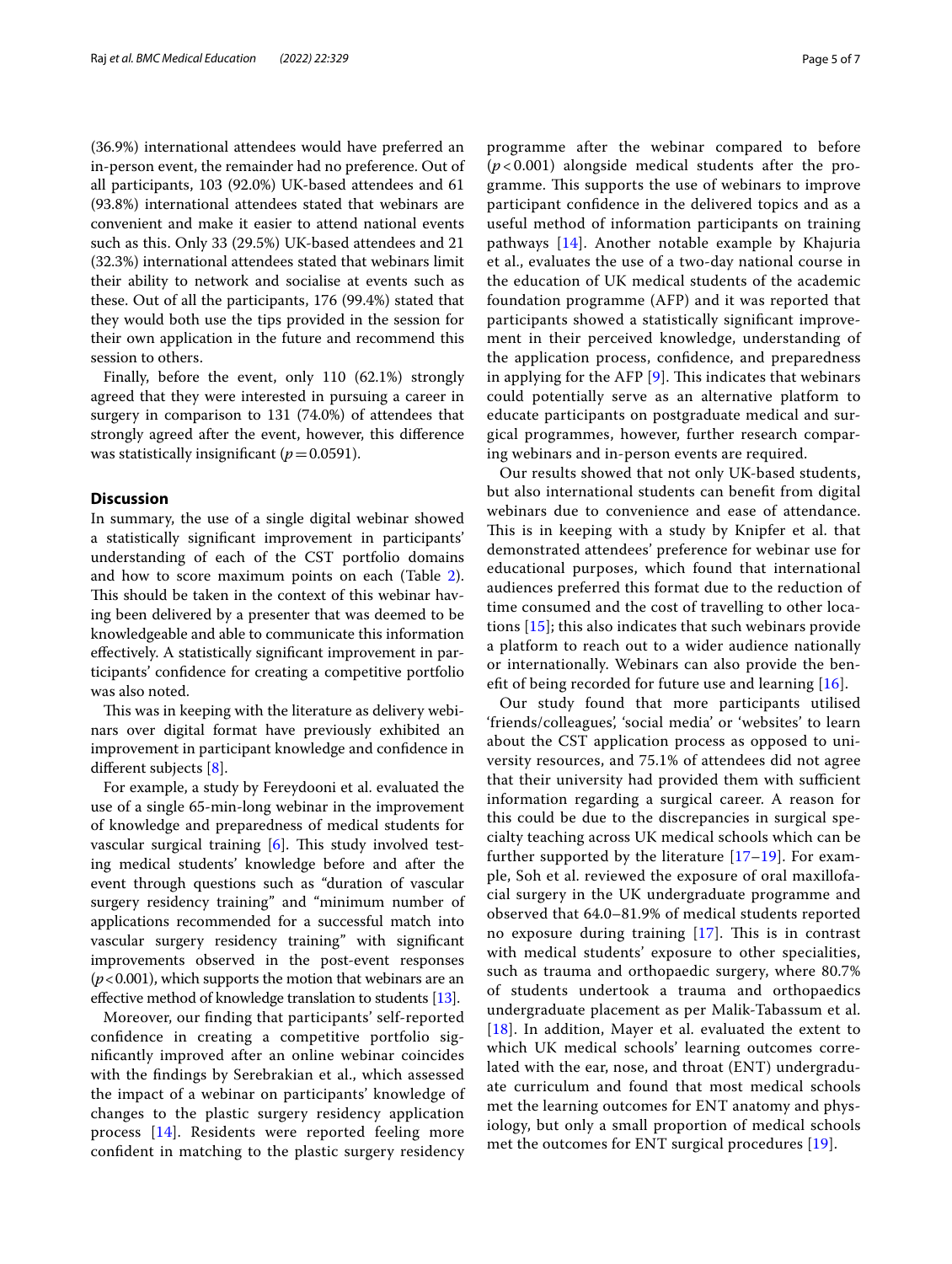Prior to the COVID-19 pandemic, medical students were often exposed to teaching regarding surgical training and CST applications during undergraduate inperson events hosted by student-run surgical societies, which still resulted in foundation doctors feeling neither confdent nor difdent about the CST application process [[20\]](#page-6-21). Our study also demonstrated that participants did not tend to learn about CST applications from studentrun university societies or even larger national societies and organisations. A study by Patel et al. demonstrated that prior to the COVID-19 pandemic national societies and organisations previously used more traditional teaching methods, including face-to-face seminars and conferences to educate students regarding CST applications, which are less accessible to the wider national and international population and could therefore be a less popular resource [\[8](#page-6-13)]. However, given the COVID-19 pandemic, Patel et al. postulate that there will be an increased demand for high quality, engaging and informative webinars [\[8](#page-6-13)].

This collectively highlights potential reasons why utilising university, or national resources in the past have not been as popular. It is clear that medical schools vary in terms of exposure to surgery and providing information regarding diferent surgical specialties. University or national societies and/or organisations previously delivered predominantly in-person events for education on surgical training, therefore potentially reducing accessibility to interested students. Our present study with 177 participants demonstrates that webinars, as opposed to traditional teaching from national and university societies, can increase accessibility to students nationally and internationally and serve as a useful tool in providing students and doctors with a digital resource of information about surgical training and the CST portfolio.

#### **Limitations**

As a cross-sectional analysis, our study is inherently limited by a small sample size based on the number of attendees at a single webinar. Additionally, despite having a diverse and international study population, we did not perform subgroup analysis on each respective country or region of origin as these populations were smaller in size, thus limiting the power of a potential analysis.

The study may also be affected by self-selection bias as the webinar was predominantly attended by individuals who already had an existing interest in surgery and therefore may have been somewhat familiar with the various CST domains and terms used, thus making it easier for them to improve their understanding.

Similarly, sampling bias could have also afected the nature of responses received on the topic of preference between webinars and in-person events as those who prefer the former are inherently more likely to attend this type of event.

Additionally, the data is susceptible to recency bias as attendees completed the post-event questionnaire immediately after the event, which means that attendees could have overestimated their understanding of the CST portfolio and its respective domains. The outcomes in this study are self-reported and therefore subjective, which limits the conclusions we can draw regarding participants' knowledge retention. Finally, the scope of the study is narrow, focussing on surgical training in the UK only.

Future studies could focus not only on UK-based surgical training, but also other specialties and their respective portfolios or application processes, including that for further surgical specialty training. Additionally, future studies could utilise knowledge-based data as an outcome along with longer-term outcomes, such as whether participants were successful in their respective CST applications to determine the value of a similar webinar. Finally, more research could also be carried out to directly compare the utility of webinars with in-person events.

#### **Conclusion**

This study has demonstrated that a webinar can be effectively utilised as a tool to educate students and doctors on the various domains of the CST portfolio and how to maximise points in each section. This should be taken in the context of the webinar having been delivered by someone who is knowledgeable and able to efectively communicate this information. The majority of attendees did not feel that their university had provided them with adequate information on preparing for a surgical career, and over half of the attendees stated that they had to attend events by external organisations to obtain such information. Almost half of the participants noted their preference for an online webinar over an in-person event. More than half of all participants stated that they were more likely to ask questions in a webinar. Only less than a third of participants felt that webinars limited their ability to network and socialise at such events. Most attendees strongly agreed that webinars are convenient and make it easier to attend such national events.

Such events could address the variability of university resources and national societies throughout the country and could provide students and doctors with equal opportunities, especially if held as a free event. However, further studies that compare the utility of webinars with in-person events and investigate the impact of such events on long-term outcomes, such as success in CST applications, are required.